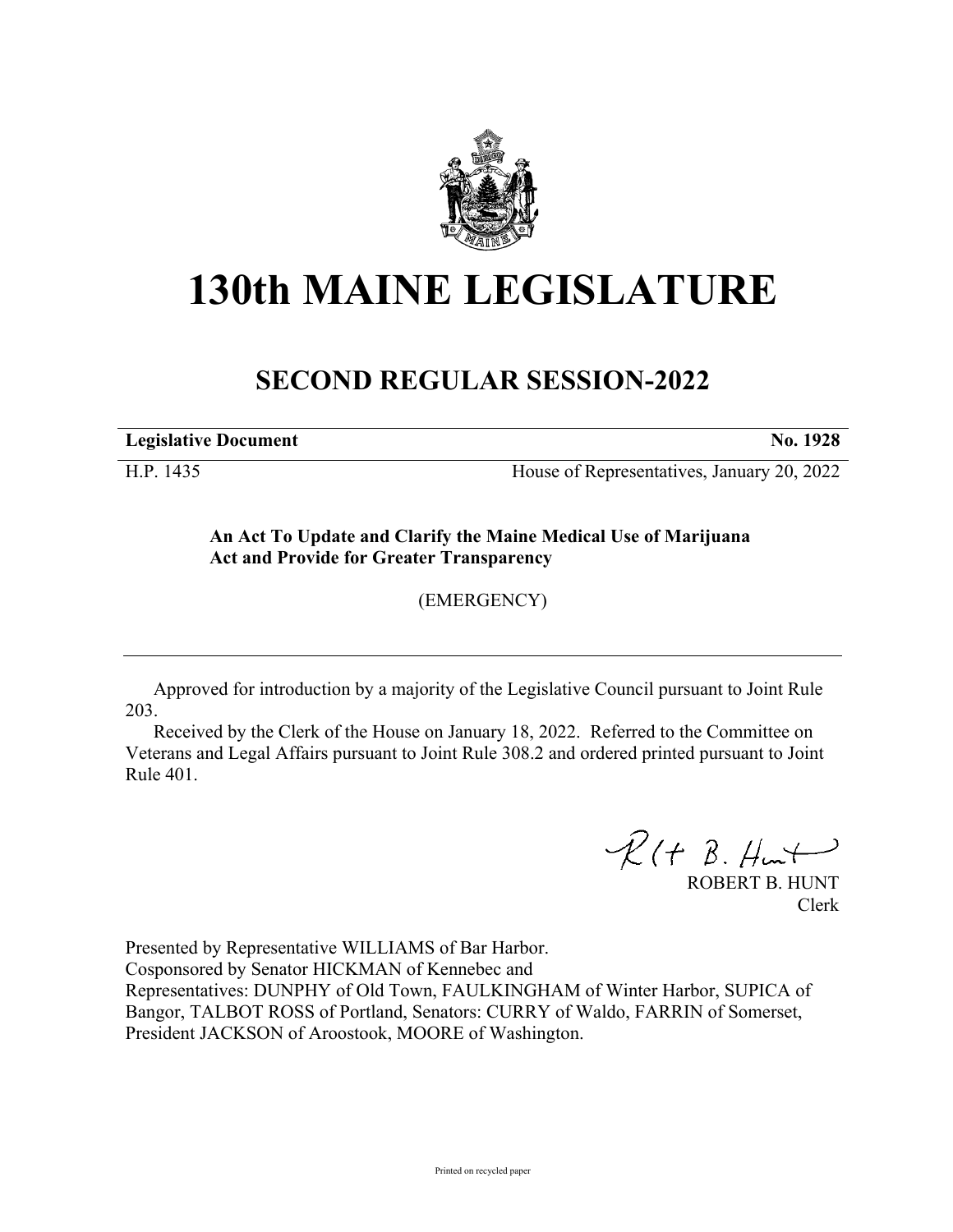| 1              | <b>Emergency preamble.</b> Whereas, acts and resolves of the Legislature do not                |
|----------------|------------------------------------------------------------------------------------------------|
| $\overline{2}$ | become effective until 90 days after adjournment unless enacted as emergencies; and            |
| $\mathfrak{Z}$ | <b>Whereas, Public Law 2021, chapter 387 requires the Department of Administrative</b>         |
| $\overline{4}$ | and Financial Services to adopt major substantive rules relating to the Maine Medical Use      |
| 5              | of Marijuana Act; and                                                                          |
| 6              | <b>Whereas,</b> any rules adopted by the department will have significant effects on Maine's   |
| 7              | medical marijuana patients and thousands of registered medical marijuana caregivers and        |
| 8              | associated businesses across the State; and                                                    |
| 9              | <b>Whereas,</b> this warrants meaningful legislative oversight and approval; and               |
| 10             | <b>Whereas,</b> the department has authority to adopt rules prior to the expiration of the 90- |
| 11             | day period; and                                                                                |
| 12             | <b>Whereas,</b> the Maine Medical Use of Marijuana Act also requires amendments that           |
| 13             | cannot be delayed; and                                                                         |
| 14             | <b>Whereas,</b> in the judgment of the Legislature, these facts create an emergency within     |
| 15             | the meaning of the Constitution of Maine and require the following legislation as              |
| 16             | immediately necessary for the preservation of the public peace, health and safety; now,        |
| 17             | therefore.                                                                                     |
| 18             | Be it enacted by the People of the State of Maine as follows:                                  |
| 19             | Sec. 1. 22 MRSA §2422, sub-§14-C is enacted to read:                                           |
| 20             | 14-C. Telehealth services. "Telehealth services" means health care services delivered          |
| 21             | through the use of information technology and includes synchronous encounters,                 |
| 22             | asynchronous encounters, store and forward transfers and telemonitoring.                       |
| 23             | Sec. 2. 22 MRSA §2422-A, sub-§2, as amended by PL 2021, c. 387, §1, is further                 |
| 24             | amended to read:                                                                               |
| 25             | 2. Rulemaking. The department, after consultation with the Department of Health                |
| 26             | and Human Services, may adopt rules as necessary to administer and enforce this chapter        |
| 27             | or amend rules previously adopted pursuant to this chapter. Rules adopted pursuant to this     |
| 28             | subsection are routine technical rules as defined in Title 5, chapter 375, subchapter 2-A,     |
| 29             | except that, beginning July 1, 2021, rules adopted pursuant to this subsection are major       |
| 30             | substantive rules as defined in Title 5, chapter 375, subchapter 2-A. Notwithstanding Title    |
| 31             | 5, section 8072, subsection 11 or any other provision of law to the contrary, rules            |
| 32             | provisionally adopted by the department in accordance with this subsection and submitted       |
| 33             | for legislative review may not be finally adopted by the department unless legislation         |
| 34             | authorizing final adoption of those rules is enacted into law. Before adopting rules pursuant  |
| 35             | to this subsection, the department shall consult with caregivers, registered caregivers,       |
| 36             | patients and medical providers with significant knowledge and experience certifying            |
| 37             | patients under this chapter. The department shall develop a process to use when hiring         |
| 38             | consultants to advise on rule changes related to this chapter and shall report any subsequent  |
| 39             | changes to that process to the joint standing committee of the Legislature having              |

41 **Sec. 3. 22 MRSA §2422-A, sub-§3** is enacted to read: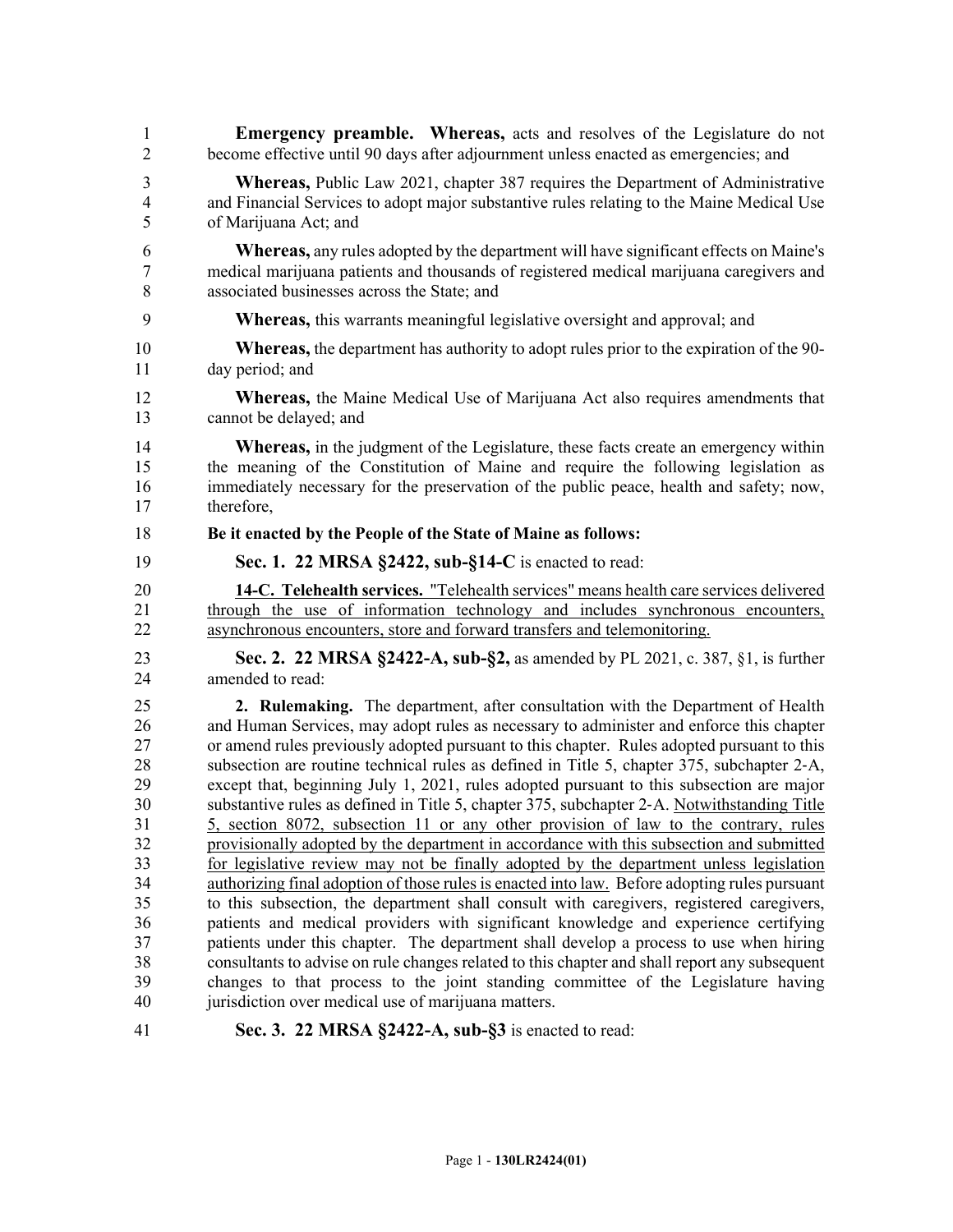| 1              | 3. Economic impact report. The department shall evaluate how its provisionally                |
|----------------|-----------------------------------------------------------------------------------------------|
| $\overline{2}$ | adopted rules submitted for legislative review in accordance with subsection 2 sought to      |
| 3              | minimize economic burdens on small businesses in accordance with Title 5, section 8052,       |
| 4              | subsection 5-A. The department shall include with its rules submitted for legislative review  |
| 5              | a copy of the evaluation required pursuant to this subsection.                                |
| 6              | Sec. 4. 22 MRSA §2423-B, sub-§9 is enacted to read:                                           |
| 7              | <b>9. Telehealth.</b> A medical provider providing a written certification pursuant to this   |
| 8              | section may consult with a patient seeking a written certification using telehealth services. |
| 9              | Sec. 5. 22 MRSA §2423-C, as amended by PL 2017, c. 452, §6, is further amended                |
| 10             | to read:                                                                                      |
| 11             | §2423-C. Authorized conduct                                                                   |
| 12             | A Notwithstanding chapter 262-A, a person may provide a qualifying patient who is             |
| 13             | 18 years of age or older or a caregiver with marijuana paraphernalia for purposes of the      |
| 14             | qualifying patient's medical use of marijuana in accordance with this chapter and. A person   |
| 15             | may be in the presence or vicinity of the medical use of marijuana as allowed under this      |
| 16             | chapter.                                                                                      |
| 17             | Sec. 6. 22 MRSA §2424, sub-§1-A, as amended by PL 2021, c. 387, §6, is further                |
| 18             | amended to read:                                                                              |
| 19             | 1-A. Rulemaking. The department may adopt rules to carry out the purposes of this             |
| 20             | chapter in accordance with section 2422-A, subsection 2. Rules adopted pursuant to this       |
| 21             | subsection are routine technical rules as defined in Title 5, chapter 375, subchapter 2-A,    |
| 22             | except that, beginning July 1, 2021, rules adopted pursuant to this subsection are major      |
| 23             | substantive rules as defined in Title 5, chapter 375, subchapter 2-A.                         |
| 24             | Sec. 7. 22 MRSA §2424, sub-§4, ¶A, as enacted by PL 2017, c. 452, §10, is                     |
| 25             | amended to read:                                                                              |
| 26             | A. Minimum oversight requirements for dispensaries and registered caregivers and the          |
| 27             | one permitted additional location at which a dispensary cultivates marijuana plants for       |
| 28             | medical use by qualifying patients; and                                                       |
| 29             | Sec. 8. 22 MRSA §2424, sub-§4, ¶B, as amended by PL 2019, c. 217, §4, is further              |
| 30             | amended to read:                                                                              |
| 31             | B. Minimum security requirements for registered caregivers operating caregiver retail         |
| 32             | stores pursuant to section 2423-A, subsection 2, paragraph P and registered                   |
| 33             | dispensaries and any additional location at which a dispensary cultivates marijuana           |
| 34             | plants for medical use by qualifying patients-; and                                           |
| 35             | Sec. 9. 22 MRSA §2424, sub-§4, ¶C is enacted to read:                                         |
| 36             | C. A graduated enforcement plan for violations of this chapter or rules adopted under         |
| 37             | this chapter that are proportional to the seriousness of the violation and reasonable in      |
| 38             | comparison to similar violations in other industries, including, but not limited to,          |
| 39             | warnings, plans of correction, fines and suspensions and revocations of registry              |
| 40             | identification cards or registration certificates.                                            |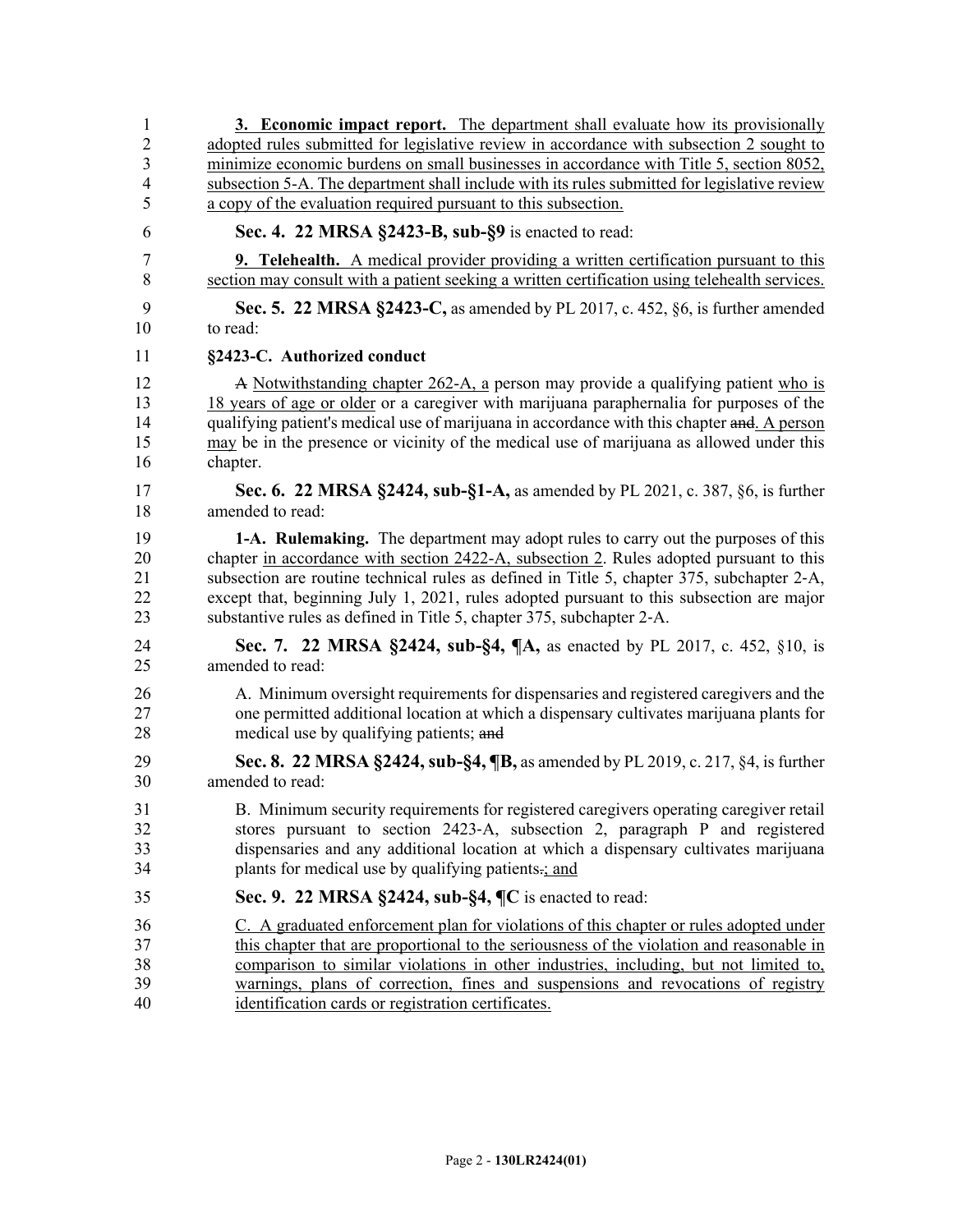| 1              | Sec. 10. 22 MRSA §2425-A, sub-§4, ¶C, as enacted by PL 2017, c. 452, §12, is                      |
|----------------|---------------------------------------------------------------------------------------------------|
| $\overline{2}$ | amended to read:                                                                                  |
| 3              | C. The department shall notify the applicant and, if the applicant is an officer or               |
| 4              | director or assistant of a registered dispensary, the registered dispensary, in writing of        |
| 5              | the reason for denying the registry identification card.                                          |
| 6              | Sec. 11. 22 MRSA §2425-A, sub-§4, as enacted by PL 2017, c. 452, §12, is                          |
| $\overline{7}$ | amended by amending the 2nd blocked paragraph to read:                                            |
| 8              | If the department fails to issue or deny a valid registry identification card for a qualifying    |
| 9              | patient, a visiting qualifying patient, a caregiver, an officer or director of a dispensary or a  |
| 10             | caregiver or an assistant of a dispensary in response to a valid application for a card or for    |
| 11             | renewal of a card submitted pursuant to subsection 3 within 45 days of its submission, the        |
| 12             | registry identification card is deemed granted and a copy of the application for a registry       |
| 13             | identification card or for renewal of the card is deemed a valid registry identification card.    |
| 14             | If the department fails to issue or deny a valid registry identification card for an assistant    |
| 15             | of a caregiver in response to a valid application for a card or for renewal of a card submitted   |
| 16             | pursuant to subsection 3 within 14 days of its submission, the registry identification card is    |
| 17             | provisionally granted and a copy of the application for a registry identification card or for     |
| 18             | renewal of the card is deemed a valid registry identification card until the department makes     |
| 19             | a determination about the application.                                                            |
| 20             | Sec. 12. 22 MRSA §2425-A, sub-§5, ¶C, as enacted by PL 2017, c. 452, §12, is                      |
| 21             | amended to read:                                                                                  |
| 22             | C. Registry identification cards issued to an officer or director or assistant of a               |
| 23             | registered dispensary must also contain:                                                          |
| 24             | (1) The legal name of the registered dispensary with which the officer or director                |
| 25             | or assistant is affiliated;                                                                       |
| 26             | (2) The address and date of birth of the officer or director or assistant; and                    |
| 27<br>28       | A photograph of the officer or director or assistant, if required by the<br>(3)<br>department.    |
| 29             | Sec. 13. 22 MRSA §2425-A, sub-§5, ¶C-1 is enacted to read:                                        |
| 30             | C-1. Registry identification cards issued to an assistant of a caregiver or registered            |
| 31             | dispensary must also contain:                                                                     |
| 32             | (1) The address and date of birth of the assistant; and                                           |
| 33             | (2) A photograph of the assistant, if required by the department.                                 |
| 34             | <b>Sec. 14. 22 MRSA §2425-A, sub-§5, <math>\P</math>D,</b> as enacted by PL 2017, c. 452, §12, is |
| 35             | amended to read:                                                                                  |
| 36             | D. The registry identification card of an officer or director or assistant of a registered        |
| 37             | dispensary expires 10 days after notification is given to the department by the registered        |
| 38             | dispensary that the person has ceased to work at the dispensary.                                  |
| 39             | Sec. 15. 22 MRSA §2425-A, sub-§5, as amended by PL 2021, c. 367, §12, is                          |
| 40             | further amended by enacting at the end a new blocked paragraph to read:                           |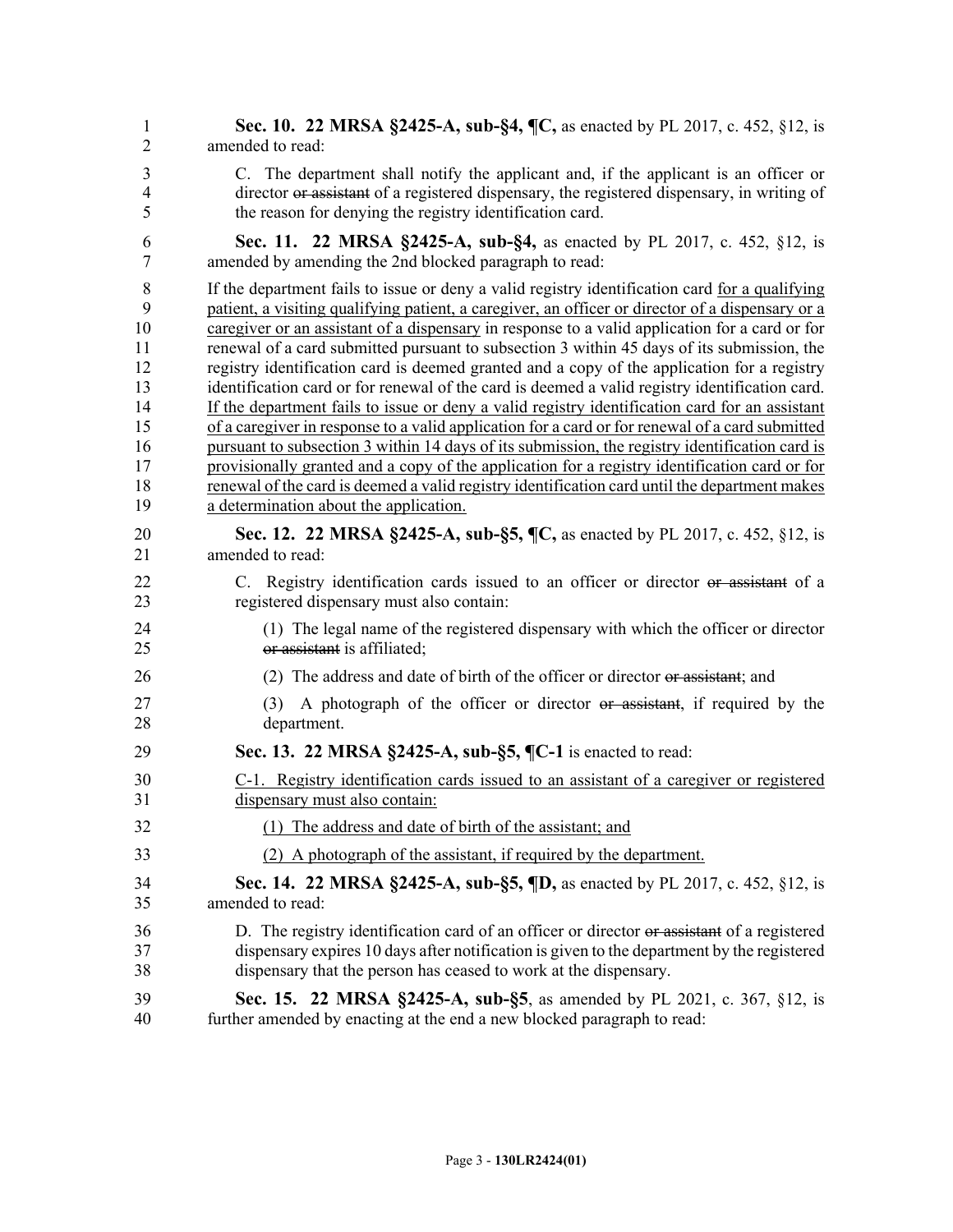| 1              | An assistant of a caregiver or registered dispensary may work for any caregiver or            |
|----------------|-----------------------------------------------------------------------------------------------|
| $\overline{2}$ | registered dispensary as long as the assistant obtains a registry identification card.        |
| 3              | Sec. 16. 22 MRSA §2425-A, sub-§12, ¶M is enacted to read:                                     |
| 4              | M. A caregiver, dispensary, manufacturing facility or marijuana testing facility or an        |
| 5              | officer or director or assistant of a dispensary, caregiver, manufacturing facility or        |
| 6              | marijuana testing facility may not be required to disclose to a law enforcement officer       |
| 7              | information that could reasonably identify an individual patient's identity without a         |
| 8              | warrant requiring the disclosure.                                                             |
| 9              | Sec. 17. 22 MRSA §2425-A, sub-§12, ¶N is enacted to read:                                     |
| 10             | N. A person who accompanies a patient to obtain marijuana plants or harvested                 |
| 11             | marijuana may not be required to disclose to a law enforcement officer information            |
| 12             | that could reasonably identify an individual patient's identity without a warrant             |
| 13             | requiring the disclosure.                                                                     |
| 14             | Sec. 18. 22 MRSA §2429-A, as amended by PL 2019, c. 331, §28, is further                      |
| 15             | amended by amending the section headnote to read:                                             |
| 16             | §2429-A. Packaging and, labeling and testing requirements                                     |
| 17             | Sec. 19. 22 MRSA §2429-A, sub-§4, as amended by PL 2019, c. 331, §28, is                      |
| 18             | further amended to read:                                                                      |
| 19             | 4. Educational materials. A person that provides harvested marijuana to a qualifying          |
| 20             | patient must shall make educational materials about the use of harvested marijuana            |
| 21             | available to the qualifying patient at the time of the transaction. Educational materials     |
| 22             | provided pursuant to this subsection may be provided to a qualifying patient electronically.  |
| 23             | The department shall develop the minimum content of the educational materials provided        |
| 24             | under this subsection and make that content available publicly.                               |
| 25             | Sec. 20. 22 MRSA §2429-A, sub-§5 is enacted to read:                                          |
| 26             | <b>5. Required testing prohibited.</b> The department may not require testing of harvested    |
| 27             | marijuana unless the Legislature approves a testing standard that is reliable, consistent and |
| 28             | science-based and provides useful information to qualifying patients or medical providers.    |
| 29             | Sec. 21. 22 MRSA §2430-C, sub-§10 is enacted to read:                                         |
| 30             | <b>10. Restrictions on law enforcement access.</b> A caregiver, dispensary, manufacturing     |
| 31             | facility or marijuana testing facility may not be required to allow a law enforcement officer |
| 32             | to access any location in which the caregiver, dispensary, manufacturing facility or          |
| 33             | marijuana testing facility operates unless the law enforcement officer:                       |
| 34             | A. Has a warrant requiring access;                                                            |
| 35             | B. Is responding to immediate health or safety concerns; or                                   |
| 36             | C. Is providing emergency services.                                                           |
| 37             | Sec. 22. 22 MRSA §2430-G, sub-§1, ¶A-1 is enacted to read:                                    |
| 38             | A-1. The department may not require a registered caregiver, registered dispensary,            |
| 39             | marijuana testing facility or manufacturing facility to submit its standard operating         |
| 40             | procedures to the department.                                                                 |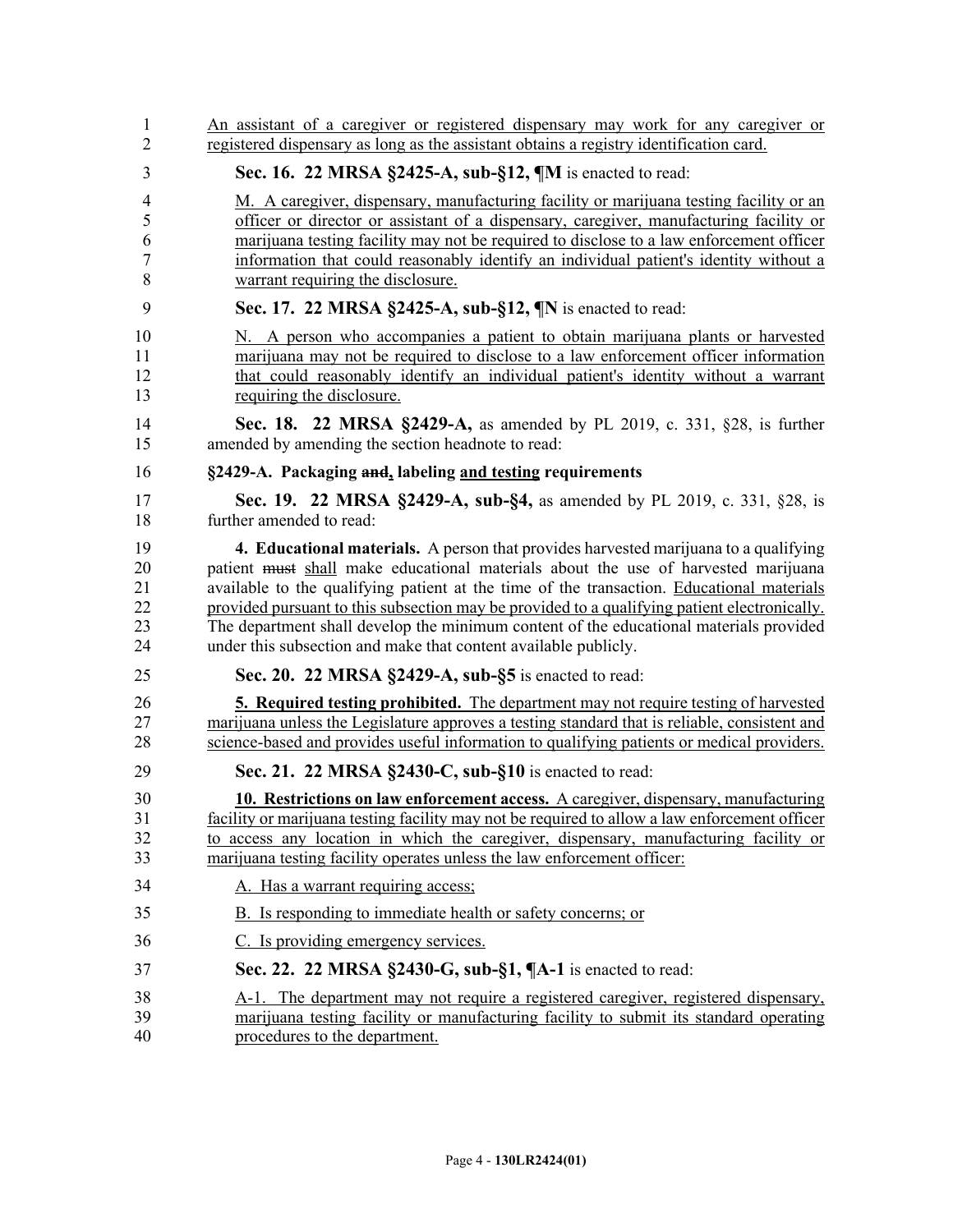| 1  | Sec. 23. 22 MRSA §2430-G, sub-§5 is enacted to read:                                          |
|----|-----------------------------------------------------------------------------------------------|
| 2  | 5. Electronic tracking system. The department may not require a registered                    |
| 3  | caregiver, registered dispensary, marijuana testing facility or manufacturing facility to use |
| 4  | a particular electronic system for tracking marijuana plants and harvested marijuana,         |
| 5  | including, but not limited to, during any point of sale.                                      |
| 6  | Sec. 24. 22 MRSA §2430-I is enacted to read:                                                  |
| 7  | §2430-I. Reporting of sales tax data                                                          |
| 8  | The department shall compile and make publicly available a monthly report of sales            |
| 9  | tax data for all wholesale and retail transactions reported under this chapter.               |
| 10 | Sec. 25. Department of Administrative and Financial Services, office of                       |
| 11 | marijuana policy to adopt rules. The Department of Administrative and Financial               |
| 12 | Services, office of marijuana policy shall, no later than January 1, 2023, adopt rules        |
| 13 | implementing the Maine Medical Use of Marijuana Act in order to:                              |
| 14 | 1. Develop requirements for a caregiver, dispensary, manufacturing facility or                |
| 15 | marijuana testing facility in order that harvested marijuana or marijuana products can be     |
| 16 | traced in the event of a product recall;                                                      |
| 17 | 2. Define "batch number," "digital certification" and "packing slip," to the extent those     |
| 18 | terms are used in its rules;                                                                  |
| 19 | 3. Define "medical provider" with specificity and to be consistent with the Maine             |
| 20 | Revised Statutes, Title 22, section 2422, subsection 4-C, to the extent that term is used in  |
| 21 | its rules; and                                                                                |
| 22 | 4. Develop a graduated enforcement plan for violations of Title 22, chapter 558-C or          |
| 23 | rules adopted pursuant to that chapter in accordance with Title 22, section 2424, subsection  |
| 24 | 4, paragraph C.                                                                               |
| 25 | Rules adopted pursuant to this section are major substantive rules as defined in Title 5,     |
| 26 | chapter 375, subchapter 2-A.                                                                  |
| 27 | <b>Emergency clause.</b> In view of the emergency cited in the preamble, this legislation     |
| 28 | takes effect when approved.                                                                   |
| 29 | <b>SUMMARY</b>                                                                                |
| 30 | This bill accomplishes the following.                                                         |
| 31 | 1. It requires that, notwithstanding the Maine Revised Statutes, Title 5, section 8072,       |
| 32 | subsection 11 or any other provision of law to the contrary, major substantive rules that are |
| 33 | provisionally adopted by the Department of Administrative and Financial Services, office      |
| 34 | of marijuana policy relating to the Maine Medical Use of Marijuana Act and submitted for      |
| 35 | legislative review may not be finally adopted by the department unless legislation            |
| 36 | authorizing final adoption of those rules is enacted into law.                                |
| 37 | 2. It requires that the department evaluate how its provisionally adopted rules submitted     |
| 38 | for legislative review sought to minimize economic burdens on small businesses in             |
| 39 | accordance with Title 5, section 8052, subsection 5-A and to include a copy of that           |
| 40 | evaluation with its rules when they are submitted for legislative review.                     |